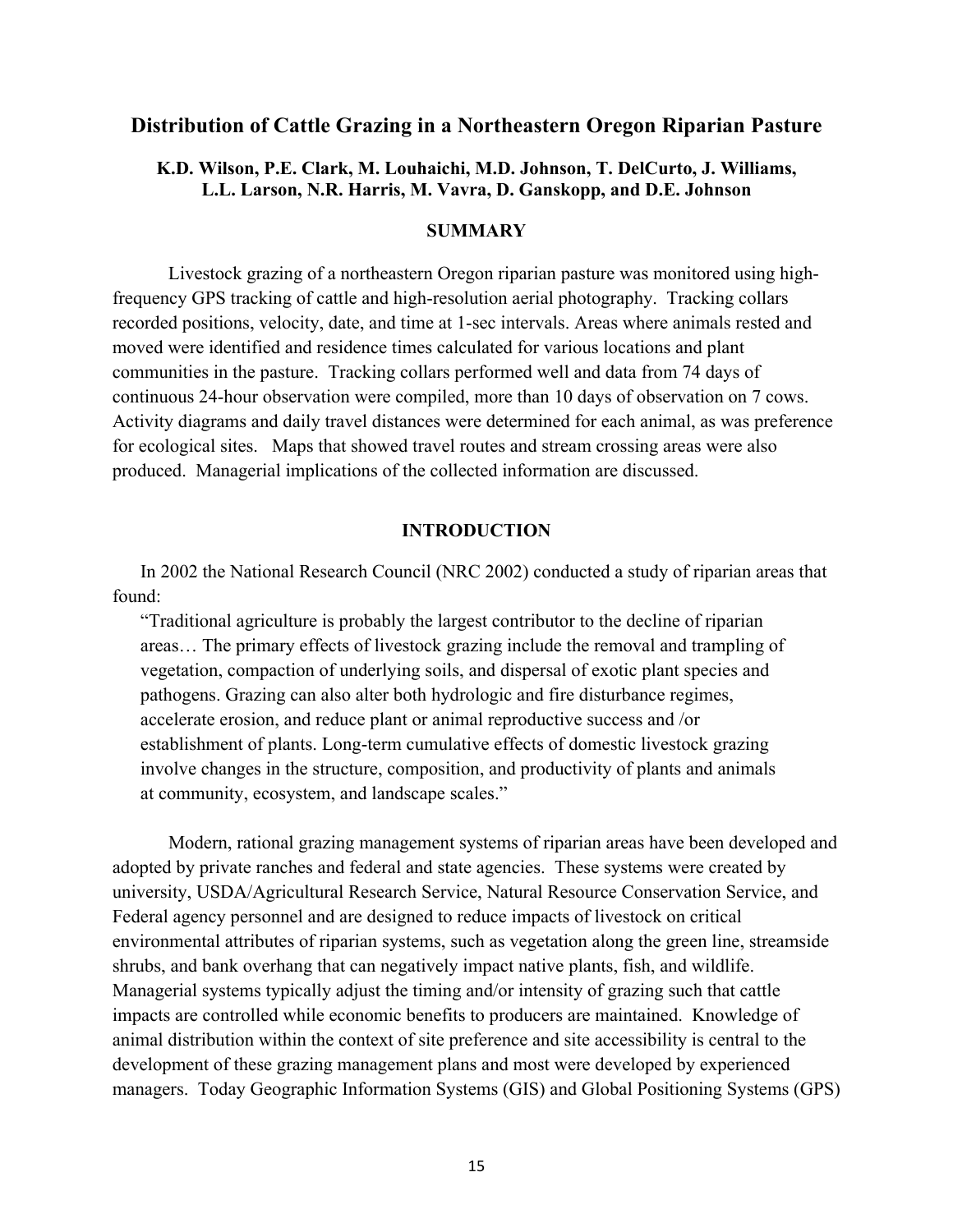technologies provide researchers with opportunities to study livestock distribution and movement with greater precision and accuracy than was possible a few years ago. Our study was designed to test the capabilities of GPS collars logging at high frequency for monitoring cow positions in a riparian setting and to determine the relative duration of occupancy on ecological sites.

### **MATERIALS AND METHODS**

# **Site Description**

The study site is located in the Wallowa Mountains of northeastern Oregon approximately 21 mi (36 km) southeast of La Grande Oregon (45.13026°N, 117.70551°W) at an elevation of 3,400 ft (1,036 m). The riparian pasture (Pasture C) is approximately 139 acres (56.40 ha) and extends for approximately 1.44 mi (2.32 km) along Catherine Creek (Fig. 1). Mean annual precipitation for the study site is 23.2 inches (590 mm), most of which falls as snow during the winter months. The study pasture was photographed at high resolution, 7.8-inch (20-cm by 20-cm ground pixel size or 1:706 scale), with an aircraft-mounted Canon® 12.4 megapixel digital camera on 3 September 2008, just after livestock were moved from the unit. Images were corrected for lens curvature, then mosaiced via edge matching to create a composite image. The composited image was geographically registered (geo-rectified) using ground control points.

Geo-rectified images with 100-m (328.083 ft) UTM grid lines were used by ecologists to map vegetative communities in the riparian pasture. Communities were delineated as: 1) cobble (*Bromus tectorum* L.), 2) wet meadow (*Poa pratensis* L., *Phleum pratense* L., *Carex* spp.), 3) dry meadow (*Poa pratensis* L.), 4) Douglas hawthorn (*Crataegus douglasii* Lindl.), 5) riparian shrub (*Populus balsamifera* L. ssp. *trichocarpa* (Torr. & A. Gray ex Hook.) Brayshaw, *Alnus incana* (L.) Moench, *Salex* spp.), 6) gravel bar, and 7) pine (*Pinus ponderosa* C. Lawson). The river was also digitized and became an eighth class as surface water (Fig. 2).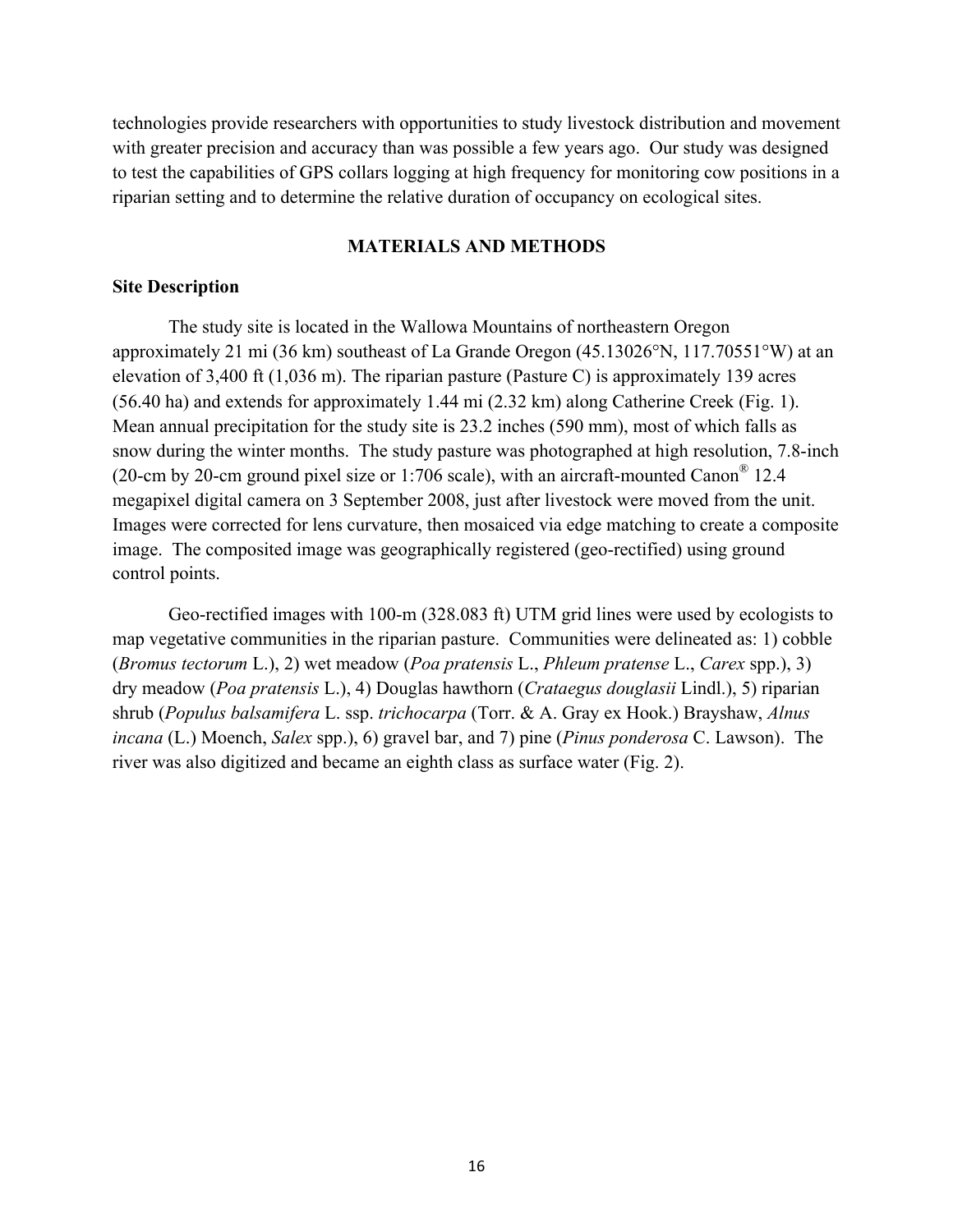

*Figure 1. Catherine Creek (Pasture C) study site.*



*Figure 2. Vegetative communities in the northwestern portion of Pasture C on the Hall Ranch.*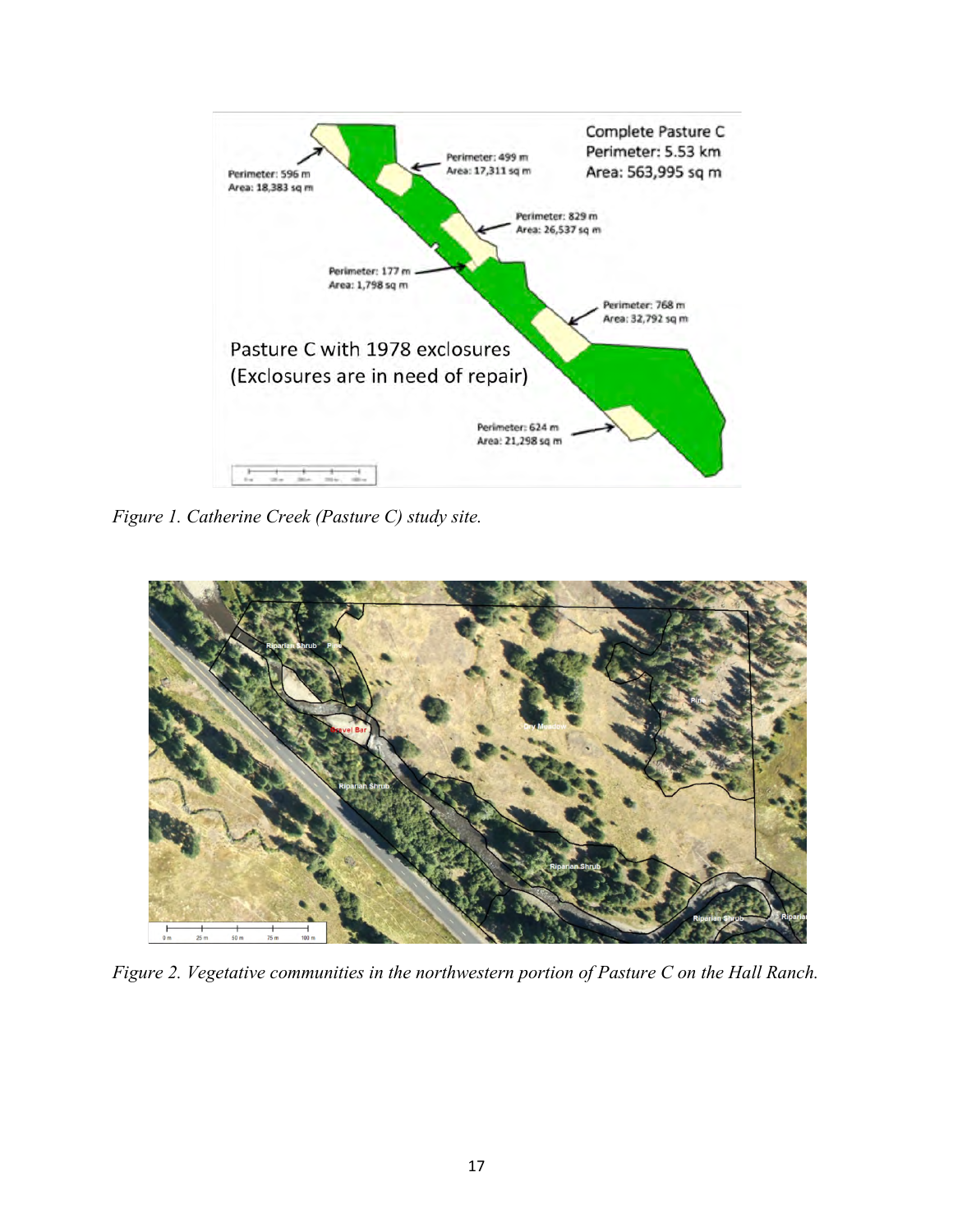## **GPS Collars**

GPS collars were constructed using a Trimble® Lassen® iQ Module, GPS data logger board, SD Card, and batteries that were enclosed in a polycarbonate waterproof case attached to sewn collar belting. Collars were color coded so individual animals could be visually identified at a distance. Collars collected the following data at 1-sec intervals; latitude; longitude [horizontal error: less than 5 m (50 percent), less than 8 m (90 percent)]; velocity (accuracy: 0.06 m/sec); elevation (altitude error less than 10 m (50 percent), less than 16 m (90 percent); date; time (accurate to better than 0.25 sec); number of satellites used in the positional fix; and an estimate of fix quality. GPS data loggers operated continuously for approximately 6.25 days and automatically restarted if power was interrupted while logging. A reference GPS unit was used as a static test during Trial 1. This unit was placed in a representative area 5 ft (1.5 m) above the ground. During Trial 1 (6.71 days of logging at 1 sec or 579,290 positional fixes) mean XY error was 5.7 ft (1.75 m) with 3.9 ft (1.19 m) standard deviation. Throughout the 6.71-day test, 2,011 points (0.35 percent) were recorded with XY errors greater than 25 ft (7.5 m) and 555 points (0.096 percent) had errors greater than 32 ft (10 m). This stationary reference GPS unit recorded only seven velocities greater than 0.00 mph (0.00 kph) during the test period.

We should note that rapid head movement, such as a collared cow's head toss while fighting flies, can result in a recorded velocity by the GPS collar. This typically occurs as single velocity values in a series of no velocity values. Obviously, "head tosses" during grazing would not be distinguishable from normal grazing velocities.

# **Animals**

Seven Angus and Angus-cross commercial cows from a herd of 33 cows and calves were collared with GPS units that recorded positions at 1 sec intervals. Two trials were run. Trial 1 lasted from when cows entered the pasture on 12 August 2008 to 17 August 2008. Trial 2 lasted from 27 August to 1 September 2008 and ended just before animals left the pasture. A total of 6,378,700 positions were recorded on the collared cows (74 days of continuous 24-hour observation periods). During Trial 2 several cows also carried Vibracorders® to monitor head motion. These units knocked against GPS collars and caused GPS collars to fail.

At the end of each trial data were downloaded from the GPS units and stored in electronic format. Animal positions were grouped by day with only 24-hour continuous observation periods used for analysis. Daily data were sorted by velocity into the following classes based on a 61-sec running average using the Animal Movement Classifier software (Johnson et al. 2008): 1) stationary - no recorded velocity for 61 sec, 2) very slow – mean velocity between 0.0006 mph (0.001 kph) and less than 0.06 mph (0.1 kph), 3) slow - mean velocity between 0.06 mph  $(0.10 \text{ kph})$  and less than  $0.62 \text{ mph}$   $(1.0 \text{ kph})$ , 4) moderate - mean velocity between  $0.62 \text{ mph}$ (1.00 kph) and less than 2.49 mph (4.00 kph), and 5) fast - mean velocity greater than 2.49 mph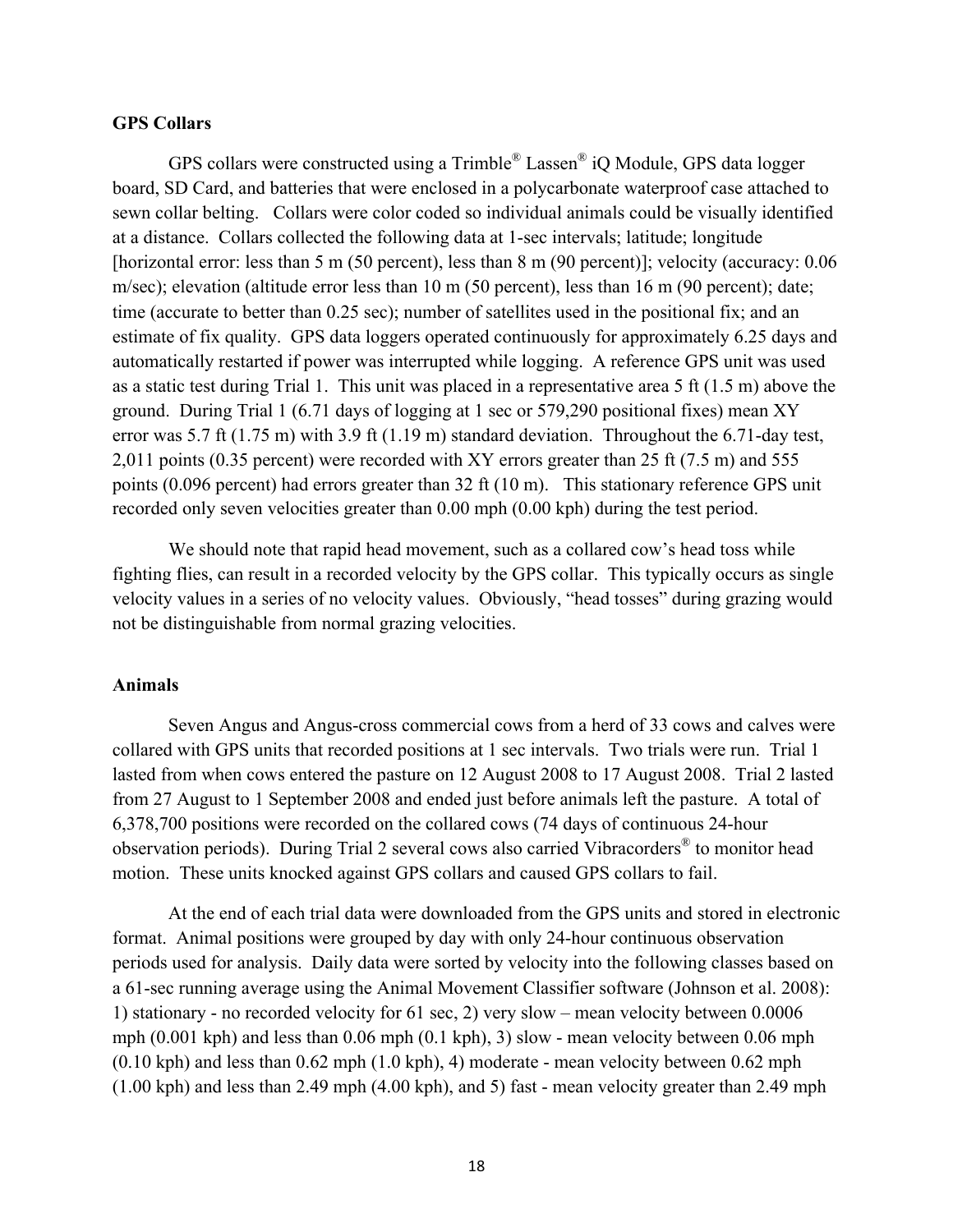(4.00 kph). Distance traveled for each animal and day was calculated by summing the displacement from each GPS position with a recorded velocity. This typically reduced the number of locations from 86,400 in 24 hours to less than 9,000, which reduced accrued GPS errors. Times when animals had no GPS velocity thus were not used to calculate path distance. Those locations when animals were stationary for 10 min or longer were tallied and a minimum convex polygon was created as an ArcGIS® shapefile® that was attributed with entry date and time, duration in seconds, and surface area of the polygon.

# **RESULTS AND DISCUSSION**

Velocity of GPS-collared cows was plotted to determine daily activity patterns (Fig. 3). The velocity pattern shows that cattle were actively moving beginning between 4:00 and 5:00 local time and continued, with relatively brief inactive periods, until approximately 19:00 hours. Movement, as indicated by velocity, appeared to be more intense during the first day that animals were in the pasture (Fig. 3) but the general active periods were similar through the Trial. As can also be seen in Figure 3, cow 6220 was regular in her activity pattern throughout Trial 1, indicating a stable environment. Night is characterized by fewer, separated velocities but some sustained movement can occur. During this trial civil twilight began at 5:30, sunrise was at 6:02, sunset was at 19:46, and the end of civil twilight occurred at 20:17.

An examination of the classified activity for this animal also indicates that less time was spent in travel toward the end of the grazing period. On August 12, cow 6220 logged 48,122 positions (55.7 percent) classed as stationary, 10,554 positions (12.2 percent) as very slow, 19,916 (23.1 percent) as slow, 7,547 positions (8.7 percent) as moderate, and 248 positions (0.3 percent) as fast. Of a potential 86,400 positions, 86,387 positions (99.98 percent) were recorded for the day. On 31 August 2008 cow 6220 recorded 60,109 positions (69.6 percent) classed as stationary, 12,591 positions (14.6 percent) as very slow, 12,942 (15.0 percent) as slow, 678 positions (0.8 percent) as moderate, and 0 positions (0.0 percent) as fast. Of a potential 86,400 positions, 86,320 positions (99.91 percent) were recorded for the day. This suggests less movement at lower speeds as the grazing period progressed.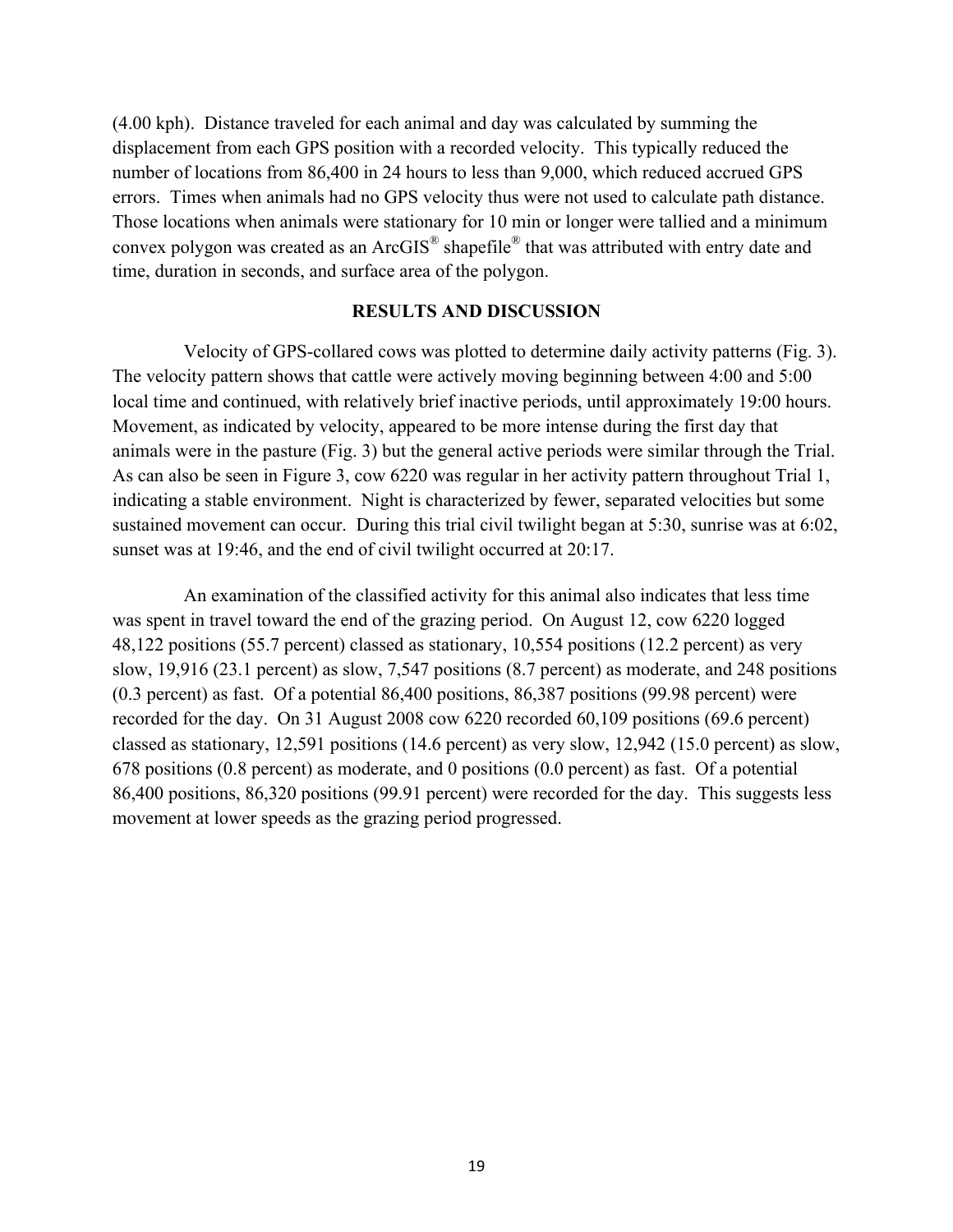

*Figure 3. Activity pattern of cow 6220 between 12 and 16 of August 2008. Recording began just after cattle entered the pasture (17:00 hours) and continued for the following 5 days. Gray bands on the time axis represent classified stationary locations with duration longer than 10 minutes.* 

Travel distance was calculated for each collared animal in the herd (Tables 1 and 2) by calculating X,Y displacement between positions with a recorded velocity. This alleviates most of the pseudo travel that results from summing GPS errors while the animal was actually stationary. Over the duration of both trials the trend in daily distance traveled was to shorter distances ( $DDT_{km}$  = -0.1576x + 6.3171, R<sup>2</sup> = 0.5086), which could indicate that animals learned where the best forage was located and were more efficient foragers as time in the pasture progressed. This trend could be explained by other factors as well.

Cattle distribution in the pasture was not uniform (Fig. 4). The northwestern portions of the pasture were more attractive to cattle than were the brushier, densely wooded or steeper sloped sites in the southeast, thus the bulk of the occupancy was in the northwestern areas. Preferred areas tended to be more open with more grass, which corresponded to meadow areas. Also obvious was that some of the exclosures were in disrepair and fencing did not restrict cow movement. For example, cows freely moved through the northwestern-most exclosure, crossing broken fences at numerous locations.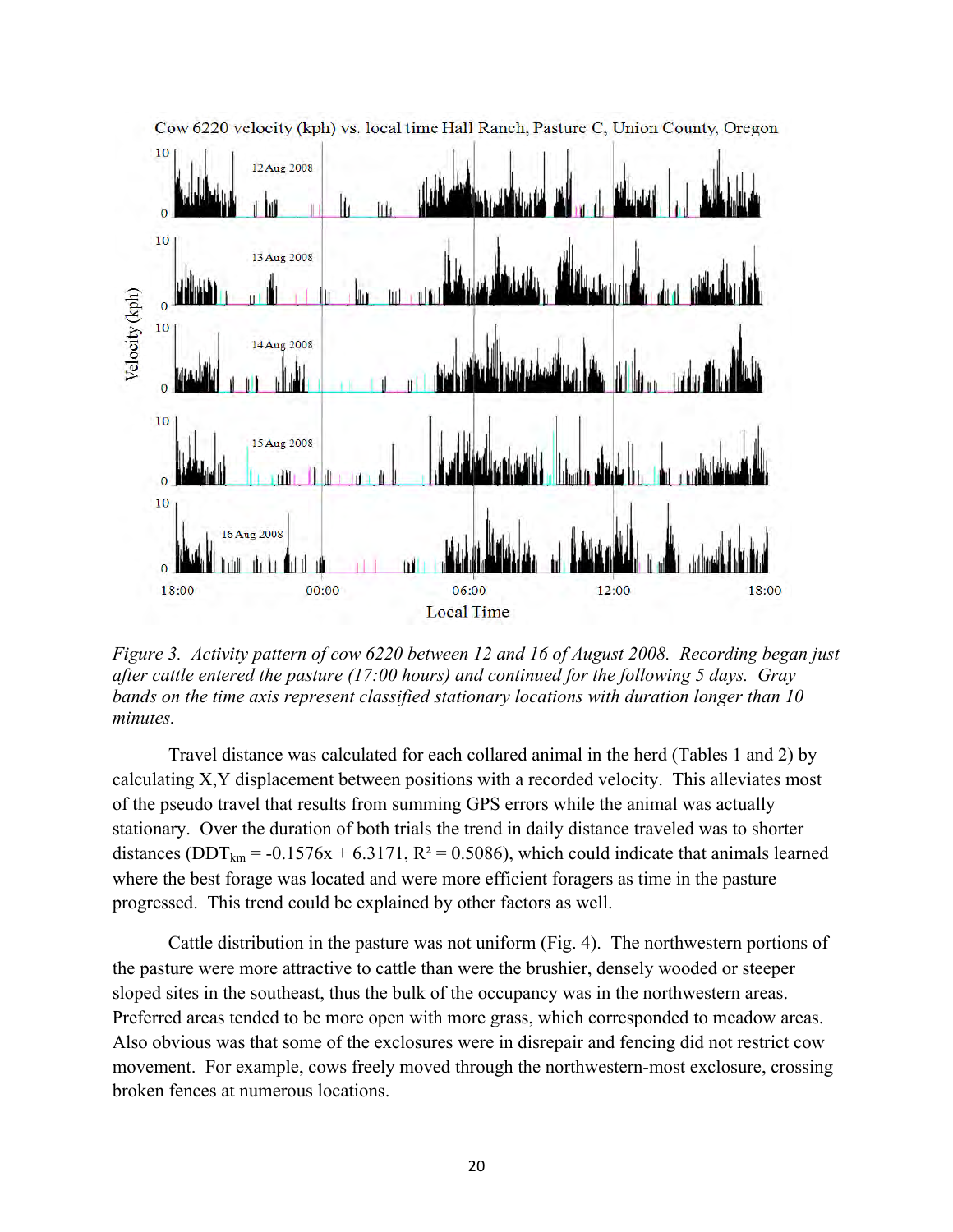*Table 1. Travel distance (mi/day) for each collared cow during Trial 1, Catherine Creek Pasture, Hall Ranch, Union County, Oregon.*

|      | Day 1     | Day 2              | Day 3     | Day 4     | Day 5     | Day 6     | Day 7     |
|------|-----------|--------------------|-----------|-----------|-----------|-----------|-----------|
| Cow  | 12 Aug 08 | 13 Aug 08          | 14 Aug 08 | 15 Aug 08 | 16 Aug 08 | 17 Aug 08 | 18 Aug 08 |
| 6220 | 5.275 mi  | $4.362 \text{ mi}$ | 4.064 mi  | 2.896 mi  | 3.560 mi  | 3.250 mi  |           |
| 6126 | 3.523     | 4.058              | 3.219     | 2.336     | 2.678     | 2.529     | 3.958     |
| 1154 | 3.921     | 4.039              | 4.045     | 3.766     | 3.175     |           |           |
| 9217 | 4.232     | 2.927              | 3.480     | 2.691     | 1.982     | 2.740     |           |
| 5223 | 3.237     | 3.125              | 3.393     | 2.734     | 2.548     | 2.417     |           |
| 4282 | 5.331     | 4.312              | 5.145     | 3.368     | 3.592     | 3.548     |           |
| 5027 | 4.430     | 4.033              | 3.815     | 3.157     | 2.666     | 3.070     |           |
| Mean | 4.281     | 3.83               | 3.877     | 2.995     | 2.883     | 2.927     | 3.958     |

*Table 2. Travel distance (mi/day) for each collared cow during Trial , Catherine Creek Pasture, Hall Ranch, Union County, Oregon 2.*

|      | Day 16    | Day 17    | Day 18    | Day 19    | Day 20    | Day 21   |
|------|-----------|-----------|-----------|-----------|-----------|----------|
| Cow  | 27 Aug 08 | 28 Aug 08 | 29 Aug 08 | 30 Aug 08 | 31 Aug 08 | 1 Sep 08 |
| 6220 | 2.523 mi  | 4.362 mi  | 2.113 mi  | 2.144 mi  | 1.914 mi  | 2.175 mi |
| 6126 | 2.044     | 2.684     | 1.510     | 2.069     | 1.752     | 2.734    |
| 1154 | 2.908     | 3.598     | 1.964     | 1.734     | 2.026     | 3.020    |
| 9217 | 2.057     | 0.000     | 0.000     | 0.000     | 0.000     | 0.000    |
| 5223 | 2.243     | 2.889     | 1.423     | 1.634     | 1.647     | 2.678    |
| 4282 | 2.672     | 3.386     | 1.684     | 1.939     | 2.324     | 2.852    |
| 5027 | 2.684     | 0.000     | 0.000     | 0.000     | 0.000     | 0.000    |
| Mean | 2.448     | 3.386     | 1.740     | 1.901     | 1.932     | 2.691    |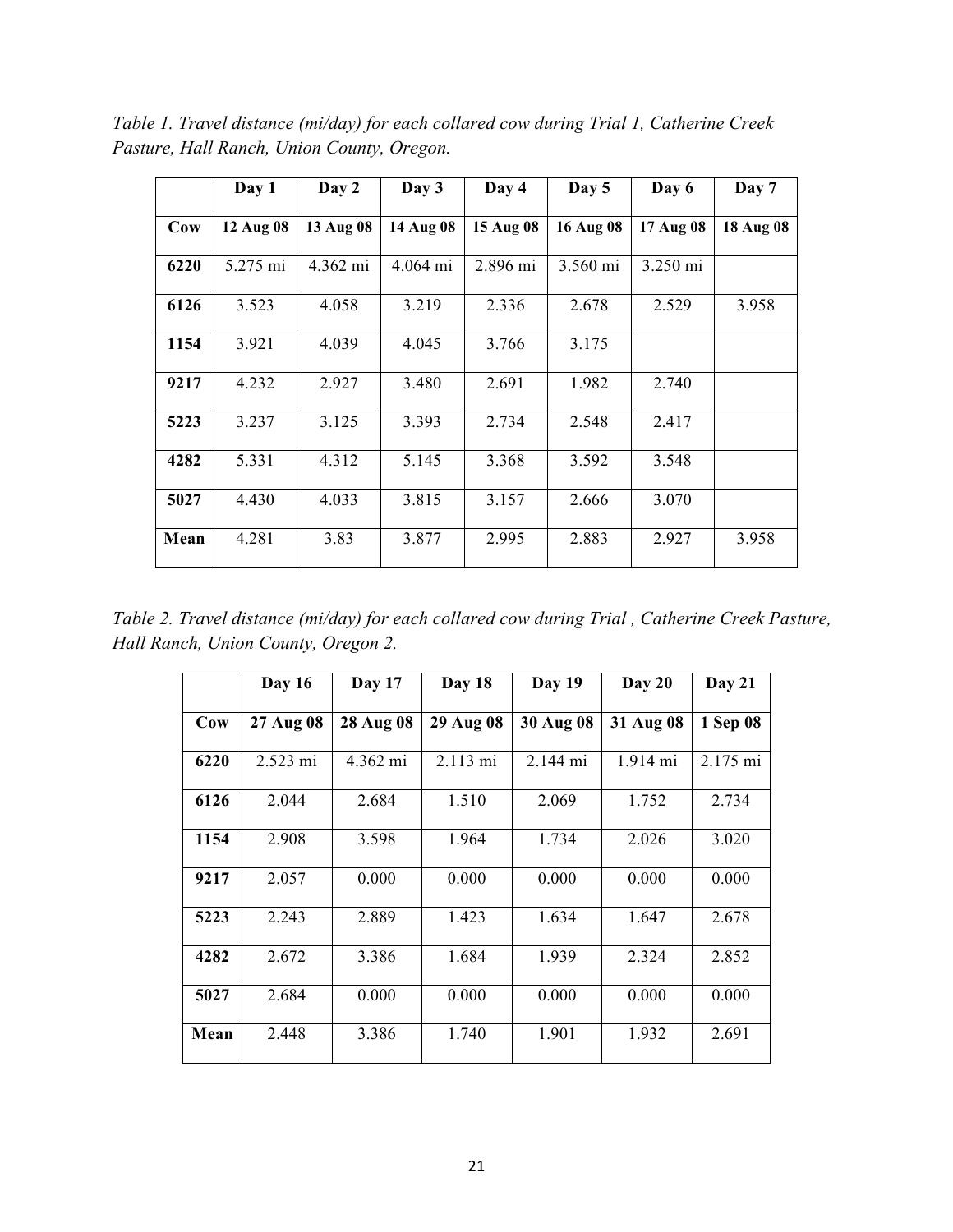

*Figure 4. Distribution of collared cattle (black dots) during the August/September 2008 grazing season for the northwestern portion of the Hall Ranch Pasture C. Note the locations that cattle used to cross Catherine Creek (outlined in white) and the meandering travel routes through the brushy areas. Each point represents 1 sec of occupancy.*



*Figure 5. Distribution of collared cattle while moving slowly or very slowly during the August-September 2008 grazing season for the Hall Ranch Pasture C. The pasture was divided into 65 ft by 65- ft (20 m by 20 m) cells and the time (sec) of presence was tallied for all cows and days of observation. Darker gray shading indicates longer occupancy times. The maximum occupancy was 23,000 sec, minimum was 0.*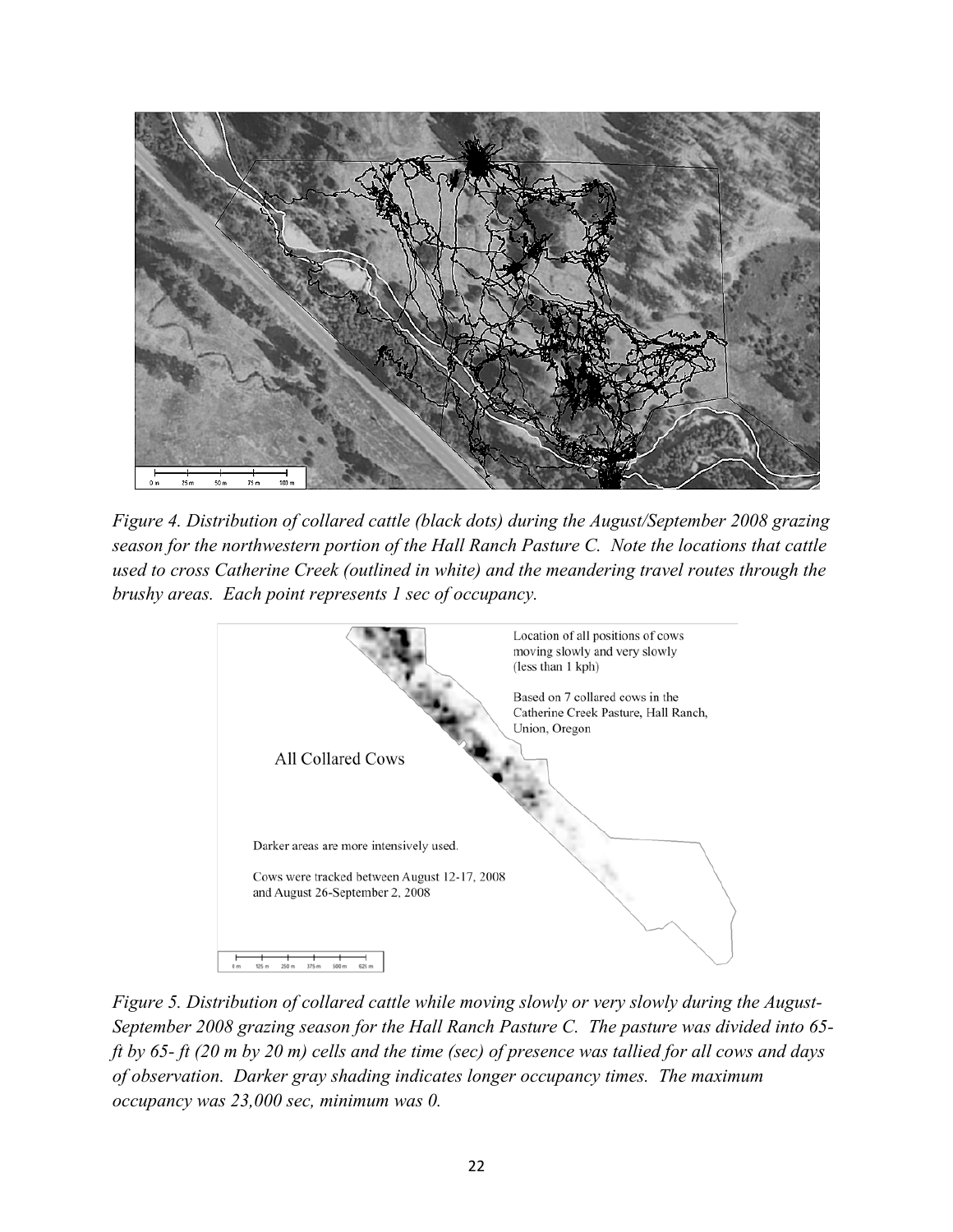In an attempt to identify where cattle grazed, we extracted those positions that were classified as slow or very slow movement. A 65-ft by 65-ft (20 m by 20 m) grid was created for the pasture and points were tallied to produce a map that shows the duration of occupancy in each cell (Fig. 5). This map contains values from 0 sec occupancy per cell to approximately 23,000. Sites that were preferred tended to center on areas with abundant grass forage. Locations where cows were stationary for more than 10 minutes tended to be near preferred grazing areas and associated with shade trees.

We created preference indices for our vegetation communities map by dividing the percent use (while moving very slowly or slowly) by its relative percentage in the pasture (Table 3). Wet meadows and dry meadows were both preferred as would be expected (Table 3). We did not expect that cobble/BRTE (cheatgrass) sites would also be preferred. Upon examination of the cattle locations plotted on the vegetation communities map, we found that this vegetation type was small (because it represents an old river channel) and perpendicular between two favorite grazing areas. Thus most of the occupancy was during transit between favorite foraging locations. Preference in these communities appears to rank in decreasing order with potential grass production. We hypothesize that forage quality and quantity at the feeding patch/community level is an important factor in determining relative use. Unfortunately standing crop was not measured prior to grazing.

| <b>Vegetation community</b> | Total % of area | Total % of use | Preference index |
|-----------------------------|-----------------|----------------|------------------|
|                             |                 |                |                  |
| Cobble/BRTE                 | 0.37            | 1.38           | 3.68             |
| Wet meadow                  | 0.16            | 0.60           | 3.68             |
| Dry meadow                  | 10.24           | 31.32          | 3.06             |
| Hawthorn                    | 13.33           | 29.31          | 2.20             |
| Riparian shrub              | 7.28            | 14.02          | 1.93             |
| River                       | 3.90            | 2.78           | 0.71             |
| Gravel bar                  | 1.59            | 0.84           | 0.53             |
| Pine                        | 63.13           | 18.35          | 0.29             |
| Total                       | 100             | 98.60          |                  |

*Table 3. Preference of cows grazing the Hall Ranch Catherine Creek Pasture, Union County, Oregon for vegetative communities.*

#### **MANAGEMENT IMPLICATIONS**

The techniques described in this paper were effective in monitoring cattle grazing in a riparian pasture. GPS collars recorded animal position with reliability except when Vibracorders® were also carried and we were able to ascertain where and when cattle utilized various vegetative communities and where favorite day and night camps were located. Cow